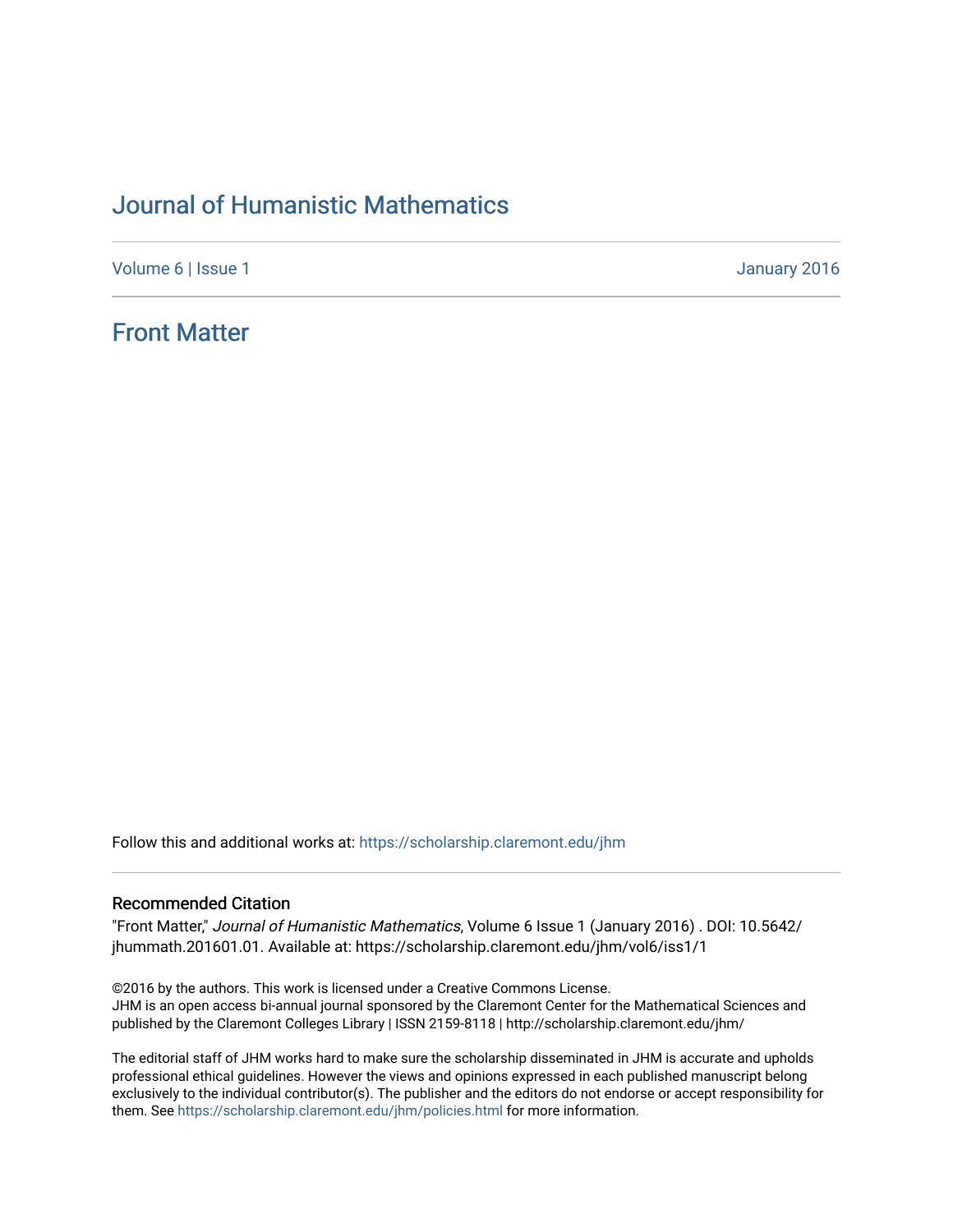# The Journal of Humanistic Mathematics

# JANUARY 2016

# Special Issue on The Nature and Experience of Mathematical Beauty ISSUE CONTENTS

## Editorials

| Not just in the eye of the beholder                                                   | Mark Huber and Gizem Karaali                                      | $\mathbf{1}$ |
|---------------------------------------------------------------------------------------|-------------------------------------------------------------------|--------------|
| The Nature and Experience of Mathematical Beauty                                      | Manya Raman-Sundström, Lars-Daniel Öhman<br>and Nathalie Sinclair | 3            |
|                                                                                       | <b>Articles</b>                                                   |              |
| Explanatory Proofs and Beautiful Proofs                                               | Marc Lange                                                        | 8            |
| Mathematical Proofs:<br>The Beautiful and The Explanatory                             | Marcus Giaquinto                                                  | 52           |
| A Beautiful Proof by Induction                                                        | Lars-Daniel Öhman                                                 | 73           |
| A Short Walk can be Beautiful                                                         | Jonathan M. Borwein                                               | 86           |
| Kaleidoscopes, Chessboards, and Symmetry                                              | Tricia Muldoon Brown                                              | 110          |
| Surprise and the Aesthetic Experience of University<br>Students: A Design Experiment  | Ofer Marmur and Boris Koichu                                      | 127          |
| The Role of Sequence<br>in the Experience of Mathematical Beauty                      | Leslie Dietiker                                                   | 152          |
| Wabi-Sabi Mathematics                                                                 | Jean-Francois Maheux                                              | 174          |
|                                                                                       | <b>World of Mathematics</b>                                       |              |
| The Importance of Surprise in Mathematical Beauty                                     | V. Rani Satyam                                                    | 196          |
| What If?: Mathematics, Creative Writing, and Play                                     | Emily Clader                                                      | 211          |
| A Meeting of Minds: An Alternate Humor<br>for Teaching Mathematics to non-STEM Majors | Paul H. Grawe                                                     | 220          |
| Dramathizing Functions: Building Connections<br>between Mathematics and Arts          | Gunhan Caglayan                                                   | 235          |
| Jay Leno and Abstract Algebra                                                         | Adam Glesser and Martin Bonsangue                                 | 242          |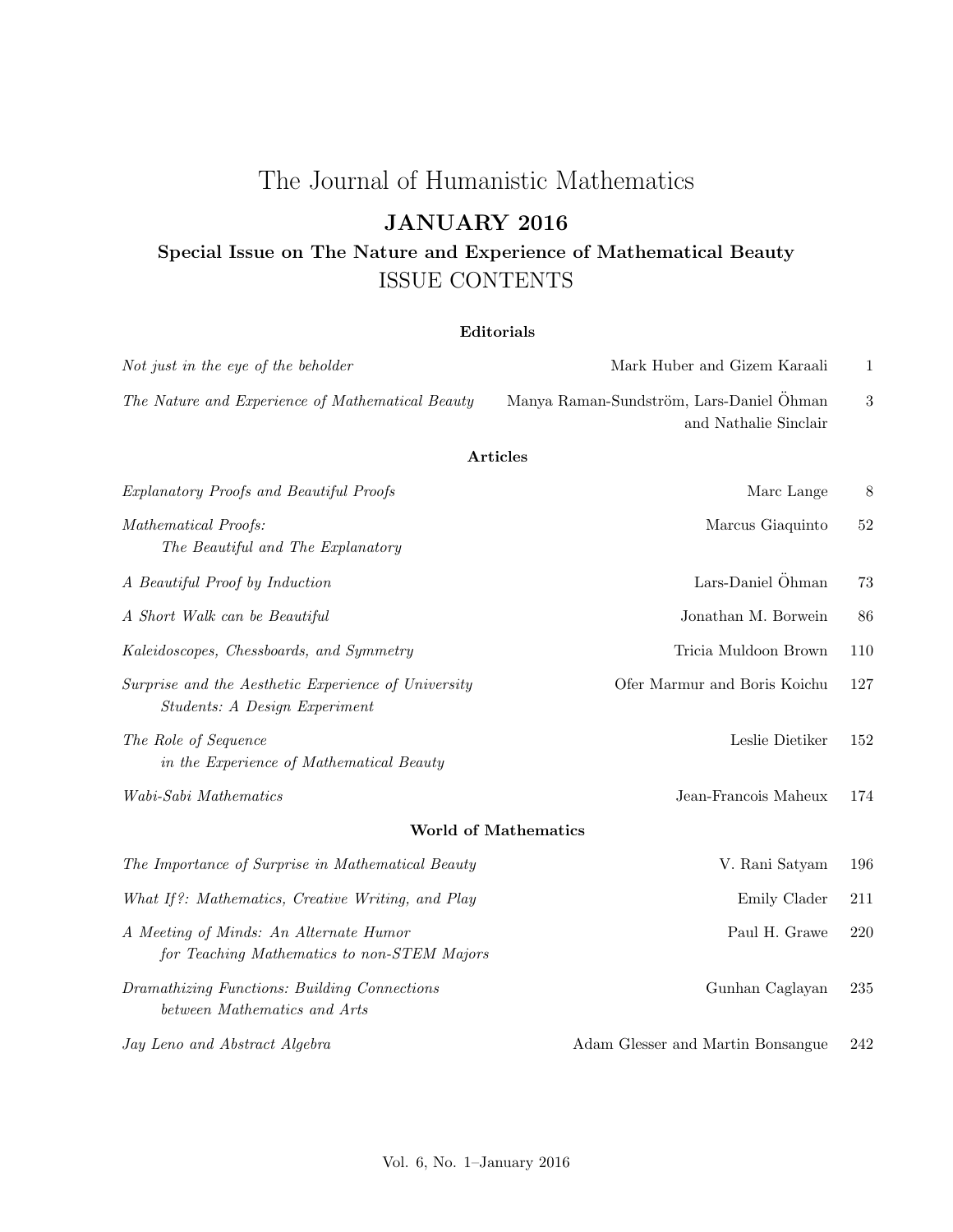# The Journal of Humanistic Mathematics

# JANUARY 2016 ISSUE CONTENTS — continued

## Perspective

| Teaching Calculus with Infinitesimals                                                                                                                | Rebecca Vinsonhaler          | 249     |
|------------------------------------------------------------------------------------------------------------------------------------------------------|------------------------------|---------|
| <b>Book Reviews</b>                                                                                                                                  |                              |         |
| The Allure of Mathematics<br>(Review of Seduced by Logic-Émilie Du Châtelet,<br>Mary Somerville, and the Newtonian Revolution<br>by Robyn Arianrhod) | Elizabeth Ann Lamprecht      | 277     |
| Poetry Folder                                                                                                                                        |                              |         |
| Select Poems from Sizes Only Slightly Distinct<br>and from Truth and Beauty                                                                          | Marion D. Cohen              | 285     |
| Poetry                                                                                                                                               |                              |         |
| Pension Building, Washington, DC                                                                                                                     | E. Laura Golberg             | 290     |
| Pythagoras plays his lyre                                                                                                                            | Sarah Glaz                   | 291     |
| Adversus Mathematicos                                                                                                                                | Christopher Norris           | 292     |
| Three Euclidean Poems                                                                                                                                | Jordie Albiston              | 296     |
| Newton's Law of Cooling                                                                                                                              | Caleb J. Emmons              | $\,298$ |
| Fiction                                                                                                                                              |                              |         |
| A Desirable Middle                                                                                                                                   | Susan Sechrist               | 299     |
| Recreation                                                                                                                                           |                              |         |
| Salade Producto                                                                                                                                      | Vincent J. Matsko            | 306     |
| Announcement                                                                                                                                         |                              |         |
| WANTED: Journalists of Humanistic Mathematics                                                                                                        | Mark Huber and Gizem Karaali | 307     |